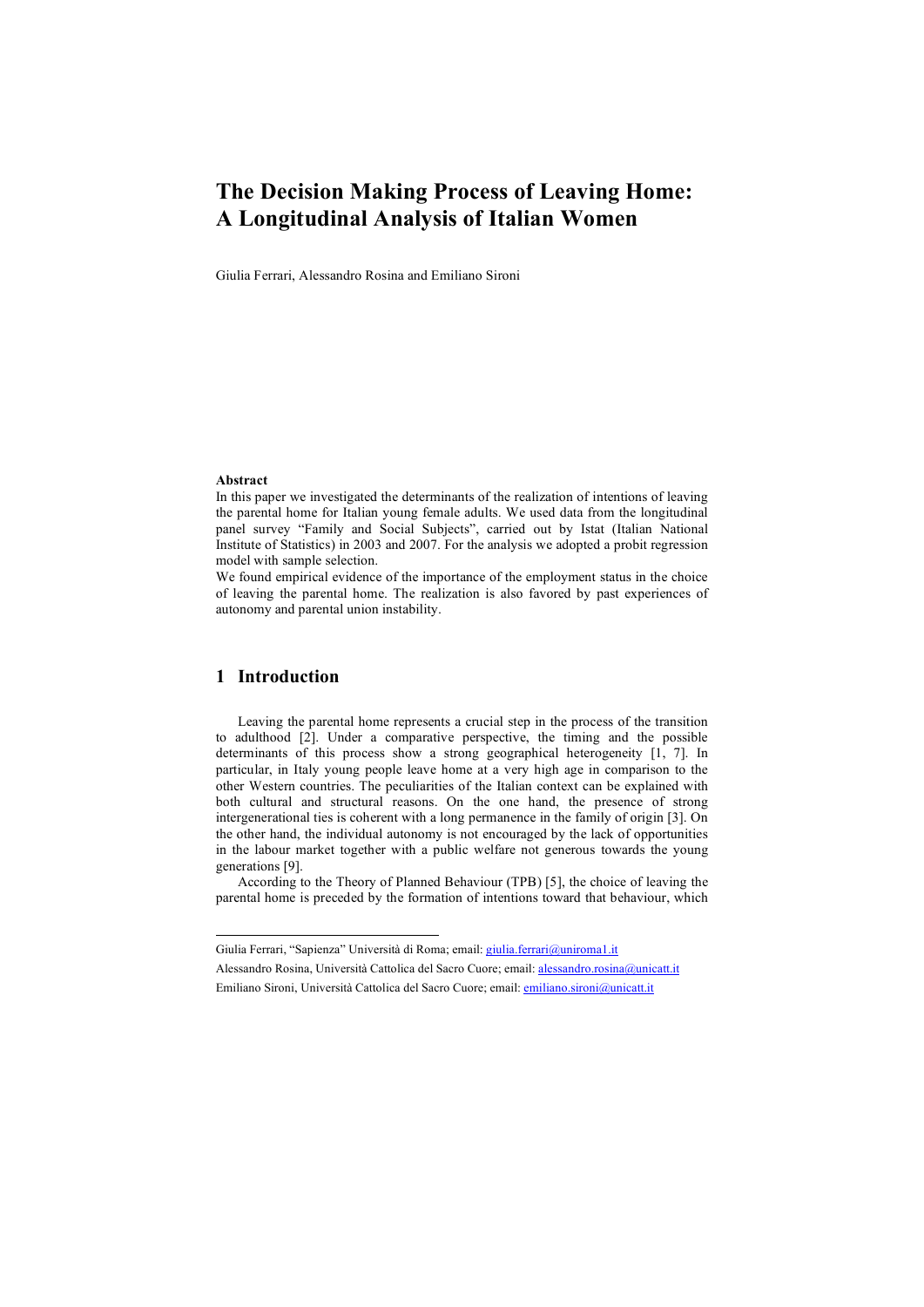in turn results from a process that involves several determinants, such as attitudes, beliefs, social norms and economic constraints.

Recent descriptive results show that young people increasingly aim to leave the family of origin and to move [4]. It is interesting to note that according to Istat [8], only 40% of people who declared their willingness to leave the parental home within the next three years were effectively able to realize this intention.

### **2 Data and Methods**

We analyse intentions and realizations using data from the panel sample survey "Family and Social Subjects", belonging to the Multipurpose Survey Program carried out by the Italian National Statistical Institute (Istat) in 2003 and 2007. We used the first wave in order to study the determinants of the intention of leaving home in the following three years; the second wave, with a sample size of about 10,000 individuals, allows us to capture changes in intentions and behaviours.

As we are in the presence of a binary response, we adopted a two-equations modelling strategy, using a binomial probit with sample selection [6, 10]. We focused our study on young women aged between 18 and 34 at the time of the first interview (thus aged 21 to 38 three years later) and living in the parental home. Using a latent variable approach, the model can be specified as follows:

| $\begin{cases} y_{i1}^* = x_{i1}^T \beta_1 + u_{i1} \\ y_{i2}^* = x_{i2}^T \beta_2 + u_{i2} \end{cases}$ | $\begin{pmatrix} u_{i1} \\ u_{i2} \end{pmatrix} \sim N \left[ \begin{pmatrix} 0 \\ 0 \end{pmatrix}; \begin{pmatrix} 1 & \rho \\ \rho & 1 \end{pmatrix} \right]$ |  |
|----------------------------------------------------------------------------------------------------------|-----------------------------------------------------------------------------------------------------------------------------------------------------------------|--|

 $y_{i1}^*$  is the dependent variable of the main regression, indicating the propensity of going away between 2003 and 2007 for each individual (the event of home leaving is labelled as  $y_{i1} = 1$ );  $y_{i2}^*$  is the dependent variable of the selection equation, indicating the propensity of an individual to be intentioned ( $y_{i2} = 1$ ) or less ( $y_{i2} = 0$ ) to leave the parental home in the next three years; in the model we address  $y_{i1}^*$  conditionally on  $y_{i2} = (x_{i2}^T \beta_2 + u_{i2} > 0)$ , i.e. when the selection equation generates a value of 1. Here, this means that we study the exit from home conditionally on the positive intention expressed in 2003; the correlation between the error terms underlines the presence of a potential connection between omitted variables that may affect both the likelihood of being intentioned to leave the nest in the first wave and the effective departure from the parental home after three years. Finally, identification conditions of the model require that at least one variable will be included in  $x_i$  but not in  $x_i$  : in this framework, this means that we have to consider at least one variable that is associated to the intentions of leaving home but not directly with that behaviour; TPB identify in attitudes<sup>1</sup> the variable linked only with intentions.

<sup>&</sup>lt;sup>1</sup> Attitude indices are obtained with a factor analysis on five items related to the potential consequences of the departure from parental home on sexual and individual independence (*Factor 1*) and economic condition and working opportunities (*Factor 2*).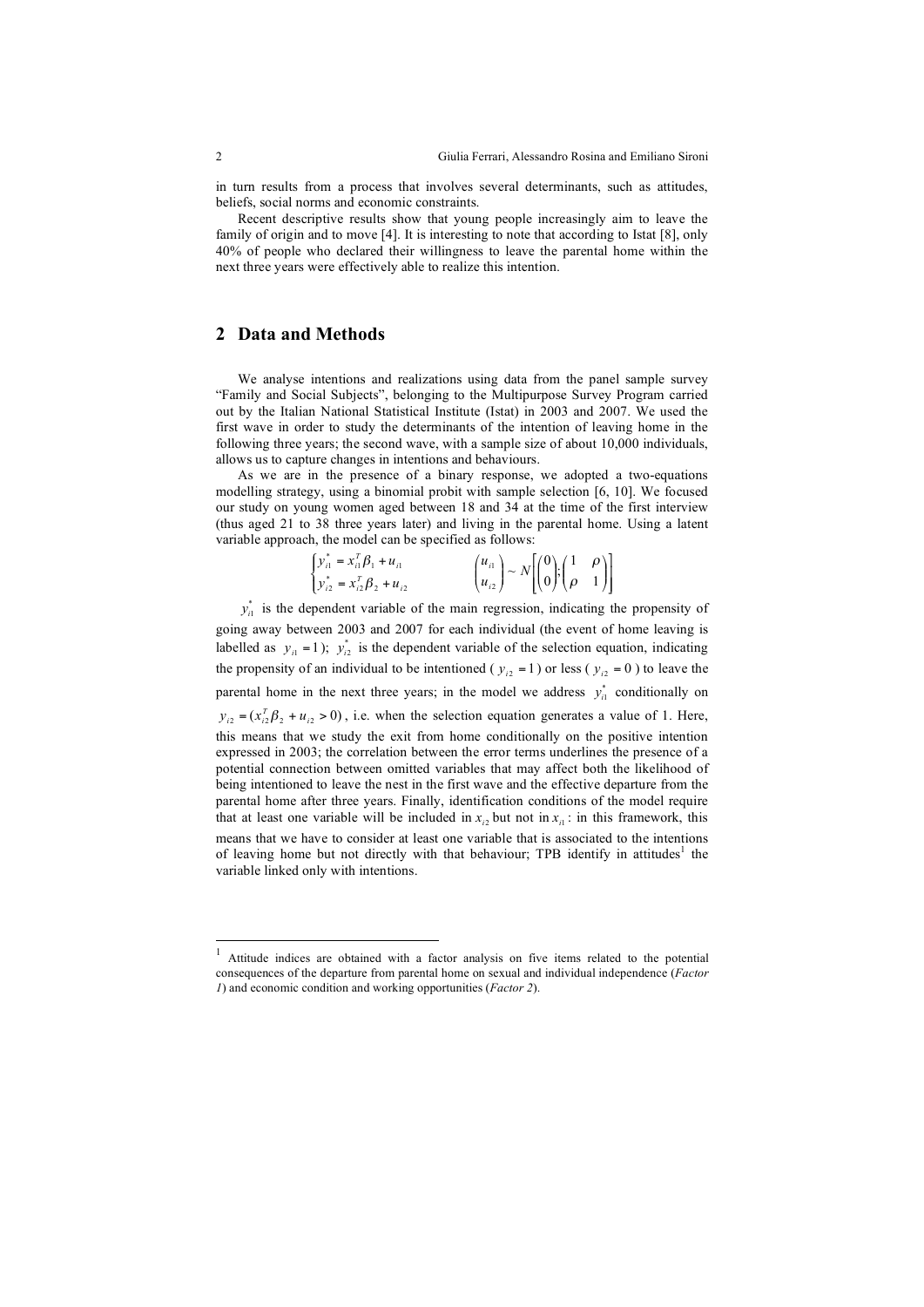The Decision Making Process of Leaving Home: A Longitudinal Analysis of Italian Women 3

## **3 Results and Discussion**

| <b>Main equation (Realization of Intentions)</b>          |                       | coef.   | sign.   |
|-----------------------------------------------------------|-----------------------|---------|---------|
| Age (ref: 29-33)                                          | Age 21-28             | $-0.40$ | $* *$   |
| Age (ref: 29-33)                                          | Age 34-38             | $-0.19$ | ns      |
| Educational level (ref: low)                              | High                  | 0.28    | ns      |
| Employment status (ref: unemployed)                       | Permanent Employment  | 0.35    | $* *$   |
|                                                           | Fixed-term Employment |         | ns      |
| Past experience away from parental home (ref: No)         | Yes                   |         | $* *$   |
| Presence of a partner (ref: without partner)              | With partner          | 0.51    | ***     |
| Geographical area (ref: Centre-North)                     | South                 | $-0.16$ | ns      |
| Number of siblings (ref: $2+$ )                           | $<$ 2 Siblings        | 0.07    | ns      |
| Religiosity (ref: religious)                              | Not Religious         | 0.18    | ns      |
| Father's educational level (ref: high)                    | Low                   | $-0.10$ | ns      |
| Mother's educational level (ref: high)                    | Low                   | $-0.31$ | $\star$ |
| Mother's employment status (ref: retired or not employed) | Employed              | $-0.07$ | ns      |
| Parents Marital Status (ref. not divorced)                | Divorced              | 0.57    | **      |
| Intercept                                                 |                       | $-2.98$ | ***     |
| <b>Selection Equation (Intentions)</b>                    |                       |         |         |
| Age (ref: 29-33)                                          | Age 21-28             | $-0.78$ | ***     |
| Age (ref: 29-33)                                          | Age 34-38             | $-0.30$ | Ť       |
| Educational level (ref: low)                              | High                  | 0.08    | ns      |
| Employment status (ref: unemployed)                       | Permanent Employment  |         | ***     |
|                                                           | Fixed-term Employment | 0.42    | **      |
| Presence of a partner (ref: without partner)              | With partner          | 0.48    | ***     |
| Geographical area (ref: Centre-North)                     | South                 | $-0.13$ | ns      |
| Father's educational level (ref: high)                    | Low                   | $-0.03$ | ns      |
| Mother's educational level (ref: high)                    | Low                   | $-0.02$ | ns      |
| Mother's employment status (ref: retired or not employed) | Employed              | $-0.04$ | ns      |
| Parents Marital Status (ref. not divorced)                | Divorced              | 0,01    | ns      |
| Negative attitudes towards individual independence        | Factor 1              | $-0.30$ | ***     |
| Negative attitudes towards economic changes               | Factor 2              | $-0.42$ | ***     |
| Intercept                                                 |                       | $-0.28$ | ns      |
| ρ                                                         |                       | 0.57    | ÷       |

\*\*\* p < 0.01; \*\* 0.01 < p < 0.05; \* p < 0.1; † p < 0.15

Our results show that being employed and having a partner in 2003 are significantly correlated with positive intentions of leaving the parental home (selection equation). Accordingly with the TPB, negative attitudes towards home leaving result significantly associated with its relative intention.

The main equation considers only those who were positively intentioned of leaving in 2003. What emerges is that younger cohorts are less likely to realize their intentions, while young women who are permanently employed in the first wave, experience a period of time outside home and have a partner tend to achieve their purpose with a higher probability. In addition, the impact of the mother's level of education and of the